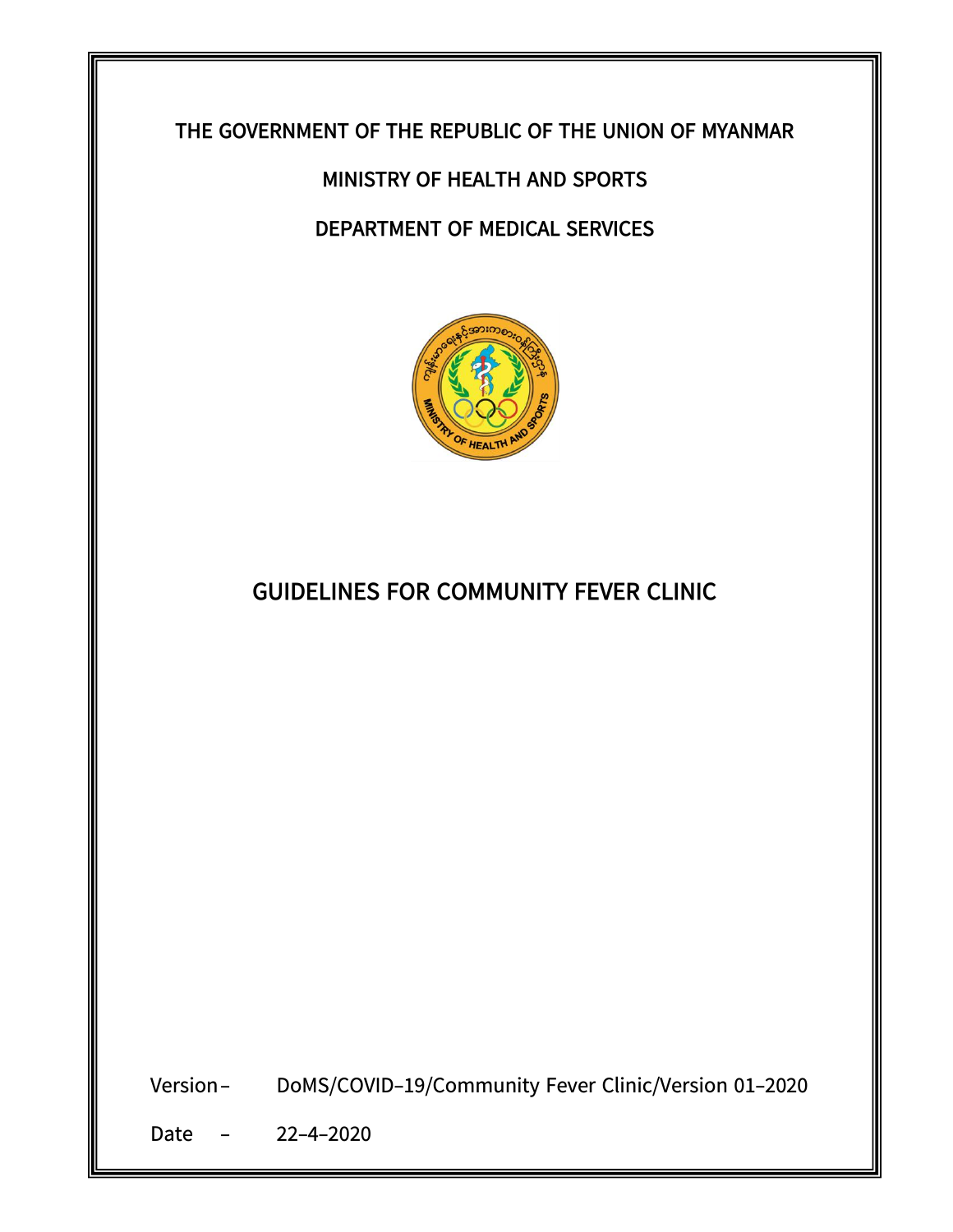## **Guideline for Community Fever Clinic**

### **Contents**

- 1. Objectives
- 2. Rationale for Community Fever Clinic
- 3. Scope and Field of Application
- 4. Role and Responsibility
- 5. Procedure
- 6. Surveillance Case Definition for COVID-19
- 7. Patient Record Form
- 8. Required Resources

### *Prepared by*

Associate Professor Aung Kyaw Thu

Dr. Thaung Lin

### *Edited by*

Professor Mar Mar Kyi, Department of Medicine, UM 2 Professor Thin Thin Nwe, Head of Department of Medicine, UM 2 Medical Care Division, Department of Medical Services

*Contact for any information*

067 411608

medicalcare@mohs.gov.mm

#### *Medical Care Division* 2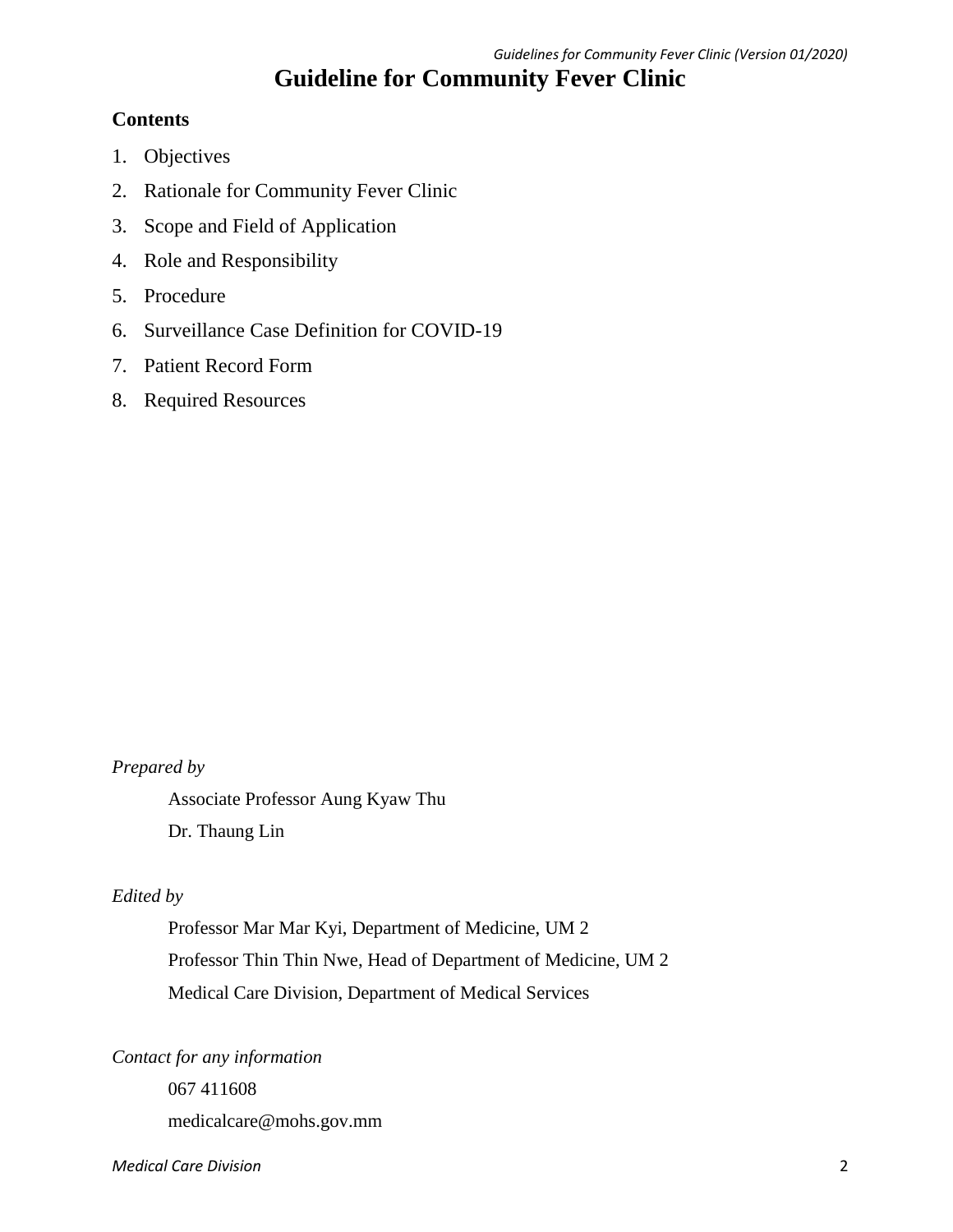### **1. Objectives**

### **General Objective**

To have well-organized and efficient fever clinic which is safe for both patients and health professionals.

### **Specific Objectives**

- To identify COVID-19 cases in early stage of disease.
- To reduce the burden of emergency department at public hospitals.
- To collaborate with general practitioners in prevention and control of COVID-19.
- To prevent COVID-19 infections in GP clinics.
- To reduce nosocomial infection among suspected patients.

### **2. Rationale for Community Fever Clinic**

- Every fever patient should be suspected and investigated to avoid potential spread.
- Risk of infection to health professionals shall be reduced by proper organization of community fever clinic.

### **3. Scope and Field of Application**

All team members shall be aware of infection control measures. The team will be supervised by the respective township medical officer and shall comprise consultant physician or specialist assistant physician, or general practitioner or medical officer, two nurses, two nurse assistants/workers/volunteers. All medical practitioners must be registered with Myanmar medical council and must have practicing license.

### **4. Role and Responsibility**

### **Nurse aid/ Worker**

Shall be responsible for:

• Cleaning the clinic including instruments, door handles, chairs, beds, floors daily before and after the clinic and instructing patients to wear face masks and to do hand washing, supporting transportation of patients and disposal of medical clinic waste.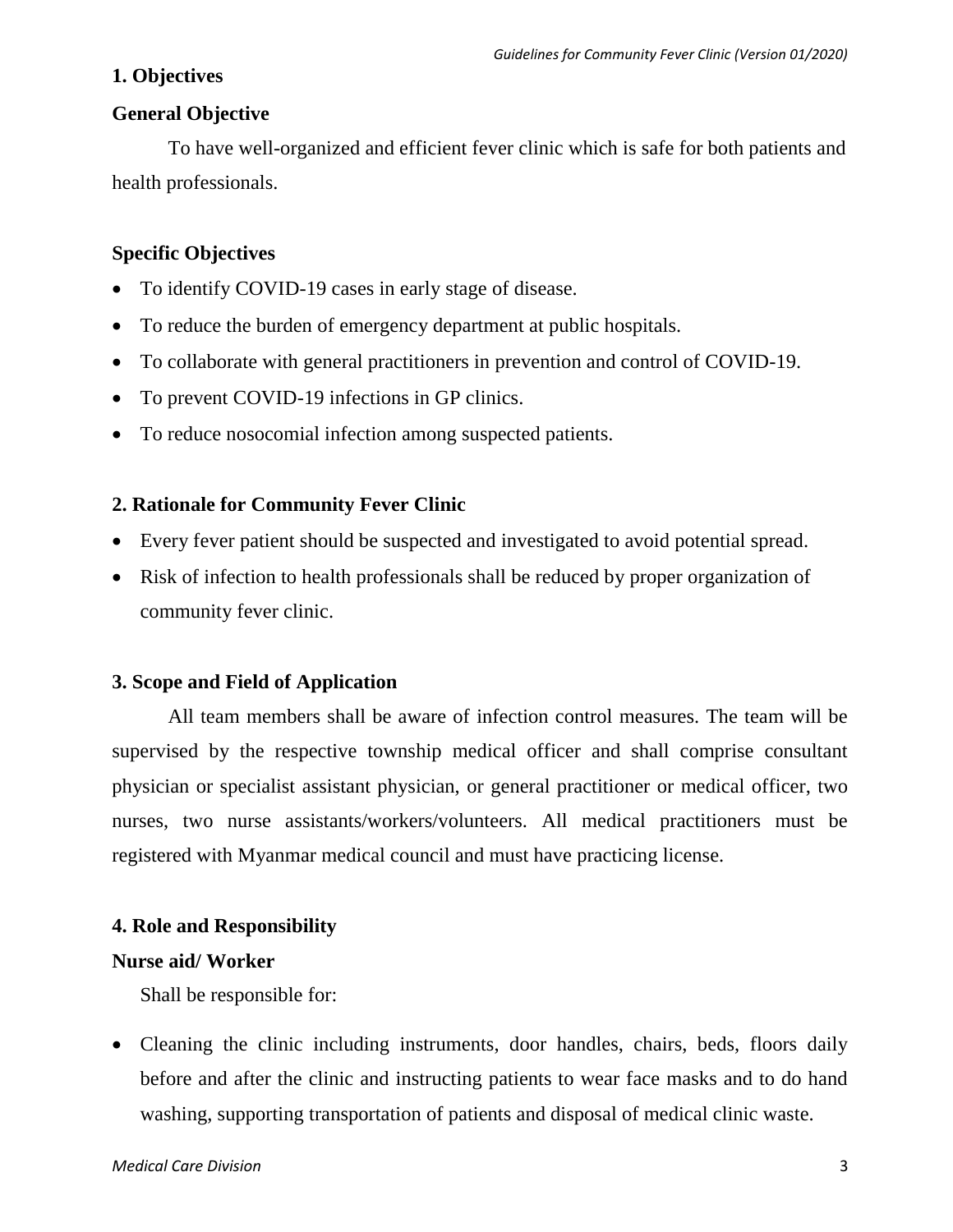- Management of patients for line up.
- Preventing crowd of patients.
- Support for practice of social distancing among patients.

### **Nurse**

Shall be responsible for:

- Registration and measuring temperature.
- Assisting consultant or specialist assistant physician and general practitioner or medical officer for examination and diagnosis of patients.
- Supervision of nurse aid/ worker.

### **Consultant Physician or Specialist assistant Physician or General Practitioner**

Shall be responsible for:

- Examination of patients and screening or diagnosis of suspect case for COVID-19.
- Provision of appropriate treatment for other patients.

### **5. Procedure**



clinic. **Steps Actions involved Responsible person and rationale**

Any patients with history of fever shall be eligible to attend the community fever

|    |                                                                                                  | rationale                        |  |  |  |
|----|--------------------------------------------------------------------------------------------------|----------------------------------|--|--|--|
| 1. | <b>Registration</b>                                                                              | Screening nurse                  |  |  |  |
|    | Name, age, gender, address, phone Rationale for registration is to<br>$\overline{\phantom{0}}$   |                                  |  |  |  |
|    | number and contact information shall maintain records for                                        | further                          |  |  |  |
|    | be recorded                                                                                      | contact tracing.                 |  |  |  |
| 2. | <b>Primary screening</b>                                                                         | Screening nurse                  |  |  |  |
|    | Any patient with history of fever shall The rationale                                            | for<br>primary                   |  |  |  |
|    | be eligible for primary screening                                                                | screening is to quickly rule out |  |  |  |
|    | Measure temperature using infrared patients who require for hospital<br>$\overline{\phantom{a}}$ |                                  |  |  |  |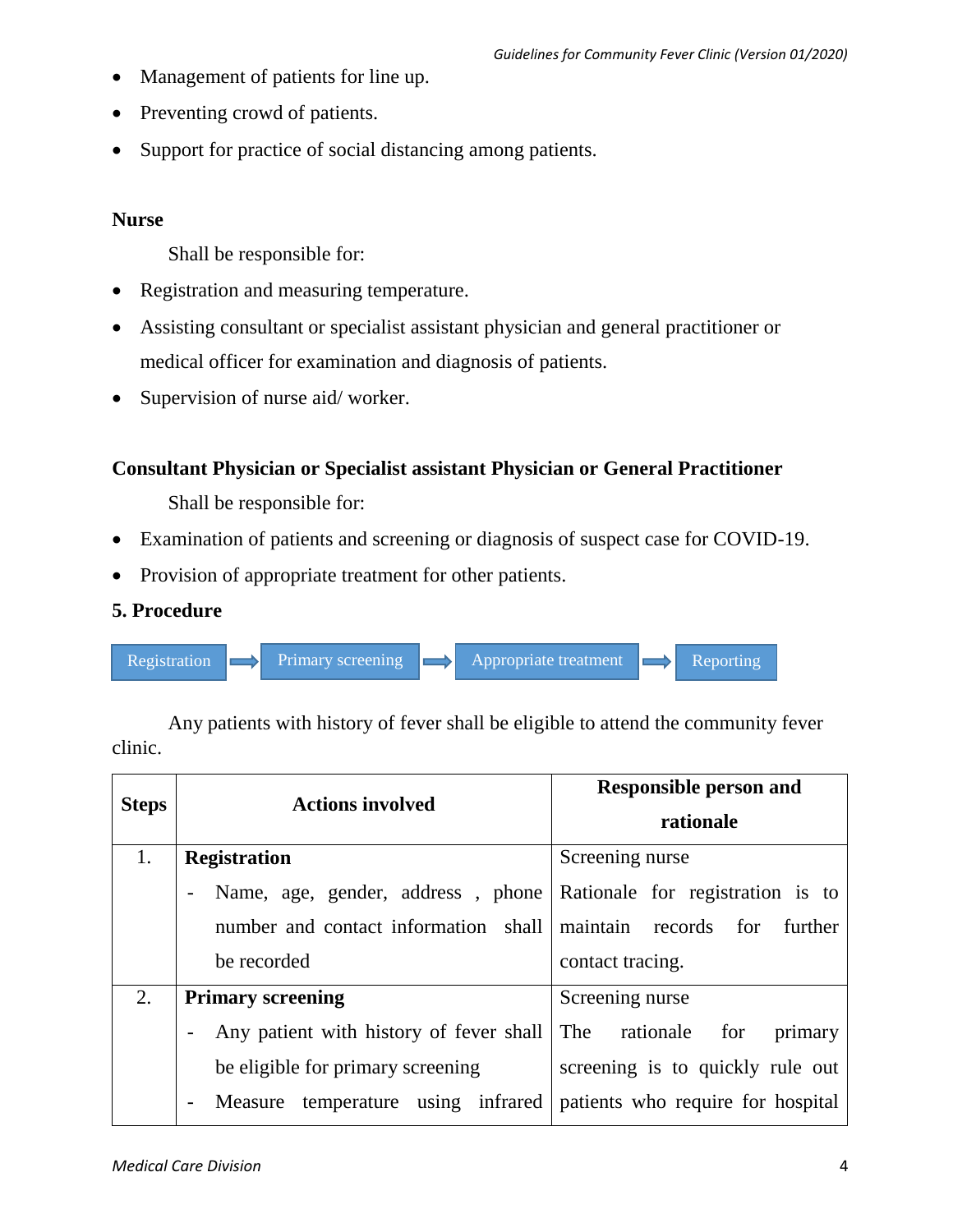| <b>Steps</b>     | <b>Actions involved</b>                                   | <b>Responsible person and</b>   |  |  |
|------------------|-----------------------------------------------------------|---------------------------------|--|--|
|                  |                                                           | rationale                       |  |  |
|                  | non-touch thermometer, SpO2 using                         | admission.                      |  |  |
|                  | pulse oximeter and respiratory rate                       |                                 |  |  |
|                  | Those with fever and $SpO2$ <93% and                      |                                 |  |  |
|                  | or respiratory rate $>30$ /min or unable to               |                                 |  |  |
|                  | talk shall be directly referred to                        |                                 |  |  |
|                  | Emergency Department of designated                        |                                 |  |  |
|                  | hospital after contact with focal person.                 |                                 |  |  |
|                  | If undetermined, team decision shall be<br>$\blacksquare$ |                                 |  |  |
|                  | made.                                                     |                                 |  |  |
| 3.               | <b>Appropriate treatment</b>                              | Consulting physician            |  |  |
|                  | Those with definite etiology of fever                     | Rationale is those with disease |  |  |
|                  | and least possibility of COVID-19 shall                   | other than COVID-19 shall be    |  |  |
|                  | be given necessary treatment while                        | treated.                        |  |  |
|                  | maintaining precaution measures and                       |                                 |  |  |
|                  | otherwise contact to focal person and                     |                                 |  |  |
|                  | then refer to designated hospital.                        |                                 |  |  |
| $\overline{4}$ . | <b>Reporting</b>                                          | Community fever clinic team     |  |  |
|                  | Daily number of patients shall be                         |                                 |  |  |
|                  | reported to responsible persons or the                    |                                 |  |  |
|                  | respective township medical officer                       |                                 |  |  |
|                  | (TMO).                                                    |                                 |  |  |

### **6. Surveillance Case Definition for COVID-19**

Suspect case definition for COVID-19 will be the same as in Clinical Management Guideline for COVID-19 Acute Respiratory Disease version of the Department of Medical Services (Update should be assessed on MoHS official website [https://www.mohs.gov.mm/Main/content/publication/2019-ncov\)](https://www.mohs.gov.mm/Main/content/publication/2019-ncov).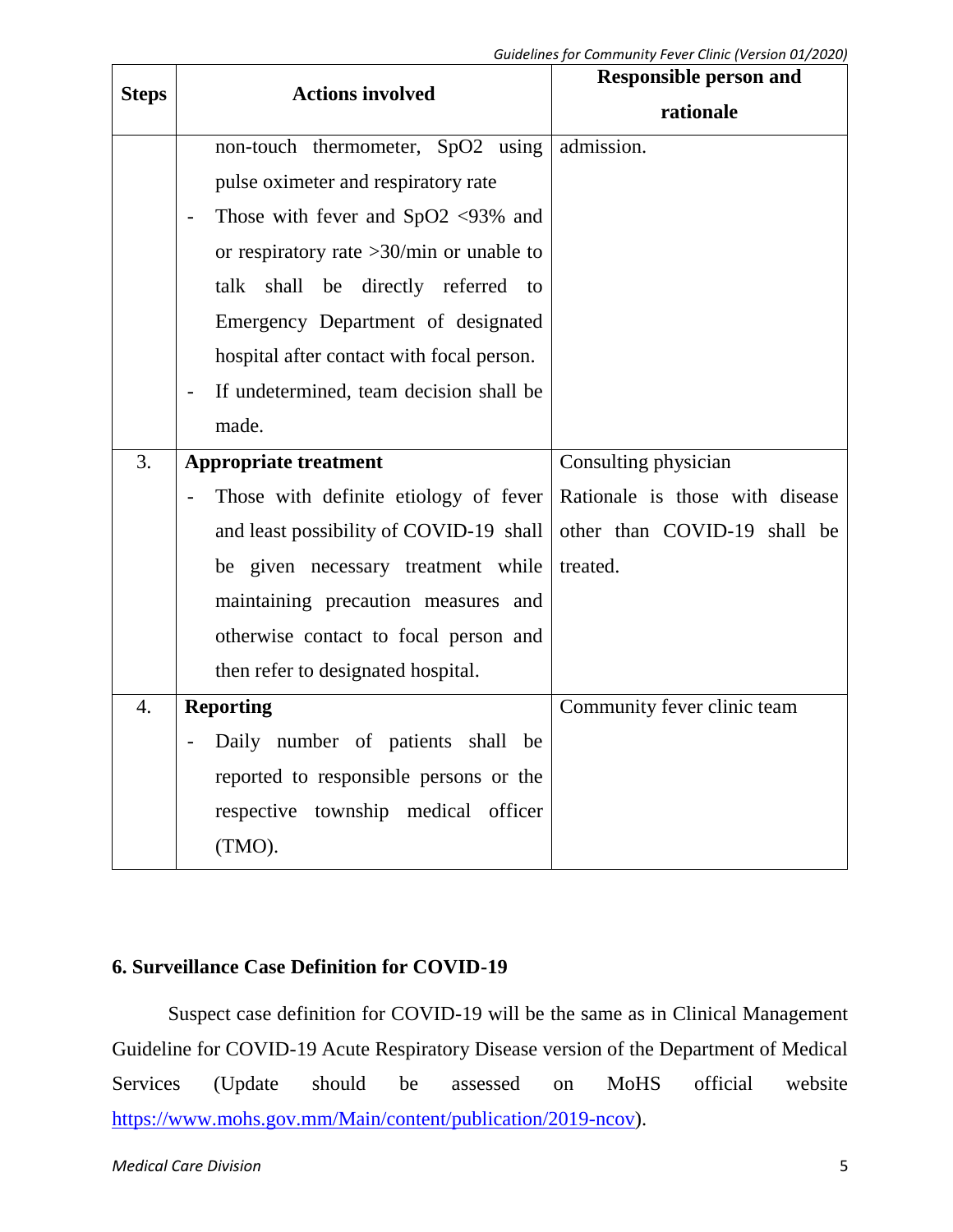#### **Suspect case**

1) A patient with acute respiratory illness (fever and at least one sign/symptom of respiratory disease (e.g., cough, shortness breath),

#### **AND**

a history of travel to or residence in a location reporting community transmission of COVID-19 disease during the 14 days prior to symptom onset.

#### **OR**

2) A patient with any acute respiratory illness

#### **AND**

having been in contact with a confirmed or probable COVID-19 case in the last 14 days prior to onset of symptoms

#### **OR**

3) A patient with severe acute respiratory infection (fever and at least one sign/symptom of respiratory disease, e.g., cough, shortness breath; requiring hospitalization)

#### **AND**

in the absence of an alternative diagnosis that fully explains the clinical presentation.

#### **7. Patient Record Form**

History taking and physical examination will be recorded for each patient in standard form (attached) as Clinical Management Guidelines for COVID-19 Acute Respiratory Disease version of the Department of Medical Services (Update should be assessed on MoHS official website [https://www.mohs.gov.mm/Main/content/](https://www.mohs.gov.mm/Main/content/%20publication/2019-ncov)  [publication/2019-ncov\)](https://www.mohs.gov.mm/Main/content/%20publication/2019-ncov).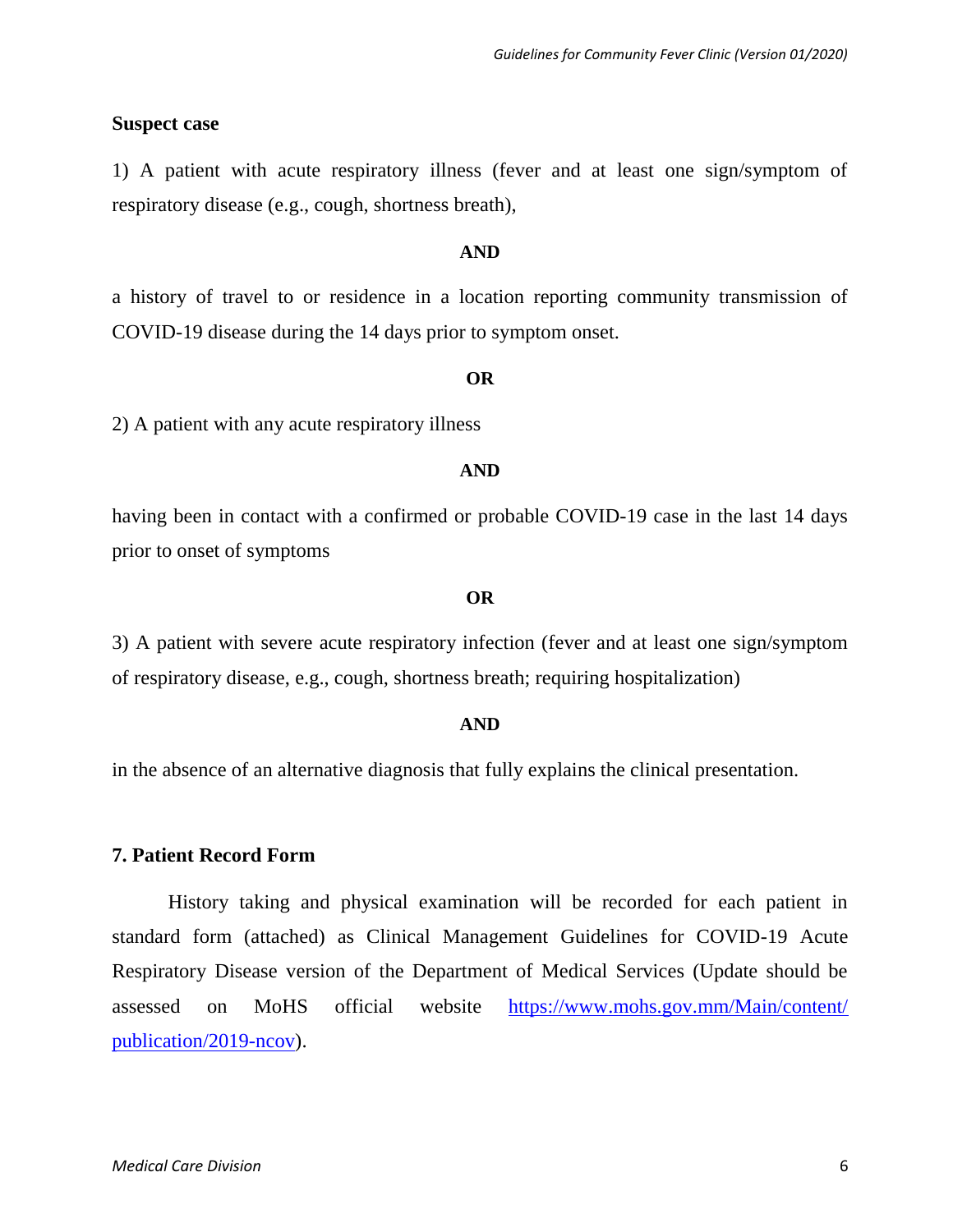### **8. Required Resources**

### **Accommodation**

- Patient reception area- spacious for about at least 10 patients to separate about 6 feets or more with adequate air flow in both direction
- Registering and screening area with desk and chair for screening nurse
- Examination area- desk, chair, patient bed with good lighting, good ventilation
- Changing area
- Containment area for suspect patients before referral
- Compound shelter if the patients have to wait before entering fever clinic area
- Rest rooms facilities for patients.

### **Protection**

- Use of Personal Protective Equipment (PPE) will be according to instruction by Department of Medical Services dated on 12-3-2020 (attached)
- Proper hand washing or sanitizer before and after every patient encounter.

### **Others**

- All patients must have surgical masks
- Separate hand washing facilities for patients and health care workers
- Contact phone number for fever clinic so that appointments can be scheduled to avoid crowding of patients
- Pulse oximeter
- Emergency medicine box
- Adequate PPE supply (PPE cap, medical mask, face shield, gloves, disposable gown)
- Proper clinic waste management practice.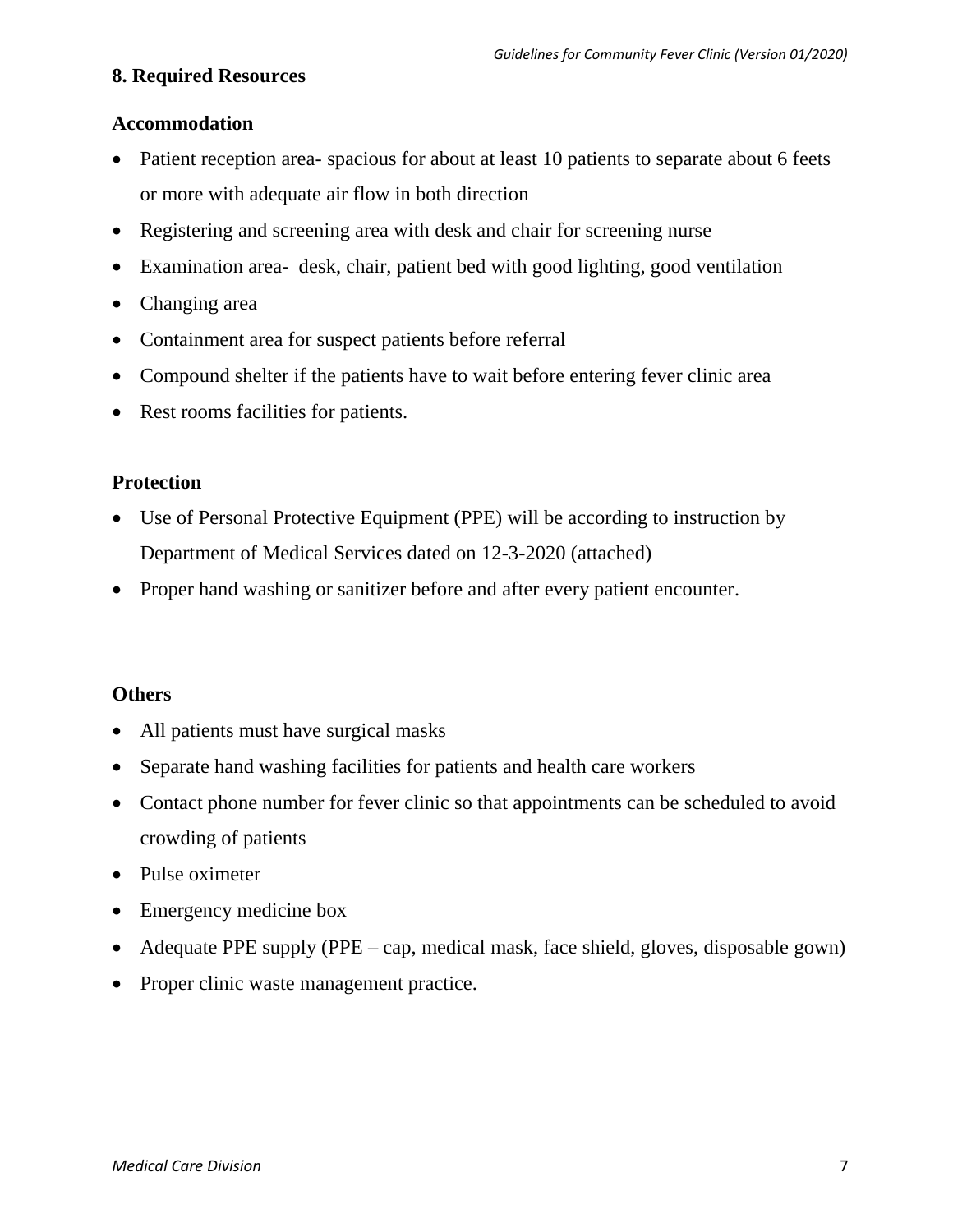# **Patient Record Form for Suspected COVID-19 Acute Respiratory Disease**

| <b>Patient's Particulars</b>                                                                                                 |
|------------------------------------------------------------------------------------------------------------------------------|
|                                                                                                                              |
|                                                                                                                              |
| Room ----------------------, Occupation---------------------------                                                           |
|                                                                                                                              |
| Travel & contact history                                                                                                     |
| Travel from--------------------------------, Name of Airline------------------------,                                        |
|                                                                                                                              |
| Contact to live stocks $\boxed{\phantom{a}}$ , How many days ago-----------,                                                 |
| Type of exposure – Occupational $  \cdot  $ , Visit $  \cdot  $                                                              |
| Contact with sick person     , How many days ago----------,                                                                  |
| Type of exposure – Health care worker $\Box$ , Household contact $\Box$<br>Visit                                             |
| Is sick person a suspect case $\vert \cdot \vert$ or probable case $\vert \cdot \vert$ or confirmed case $\vert \cdot \vert$ |
| <b>Patient's Complaint</b>                                                                                                   |
| Fever     , Duration of fever -------------------------Day                                                                   |
| Cough $\Box$ , Sore throat $\Box$ , Nasal discharge $\Box$ , Myalgia $\Box$ , Fatigue                                        |
| Respiratory difficulty<br>, Oedema                                                                                           |
| Vomiting $\parallel$ , Abdominal pain $\parallel$ , Diarrhoea $\parallel$ , Urine output                                     |
| Others--                                                                                                                     |
|                                                                                                                              |
| Past Medical, Drug & Personal History                                                                                        |
| , Diabetes Mellitus $\Box$ , COPD $\Box$ , IHD $\Box$ , Heart failure<br>Hypertension                                        |
| , Liver problem<br>Renal disease,<br>Stroke                                                                                  |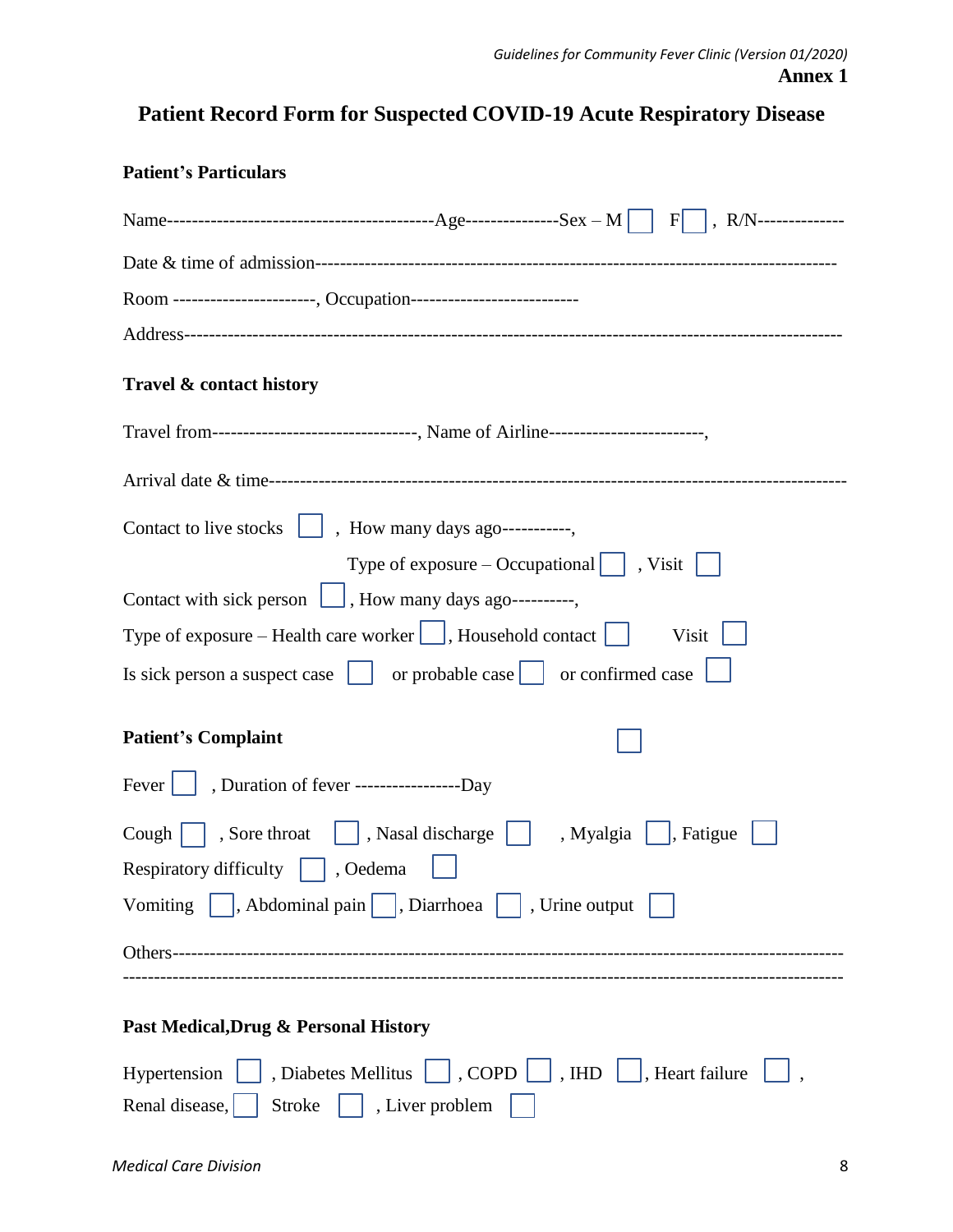**SOFA Score-------------------------**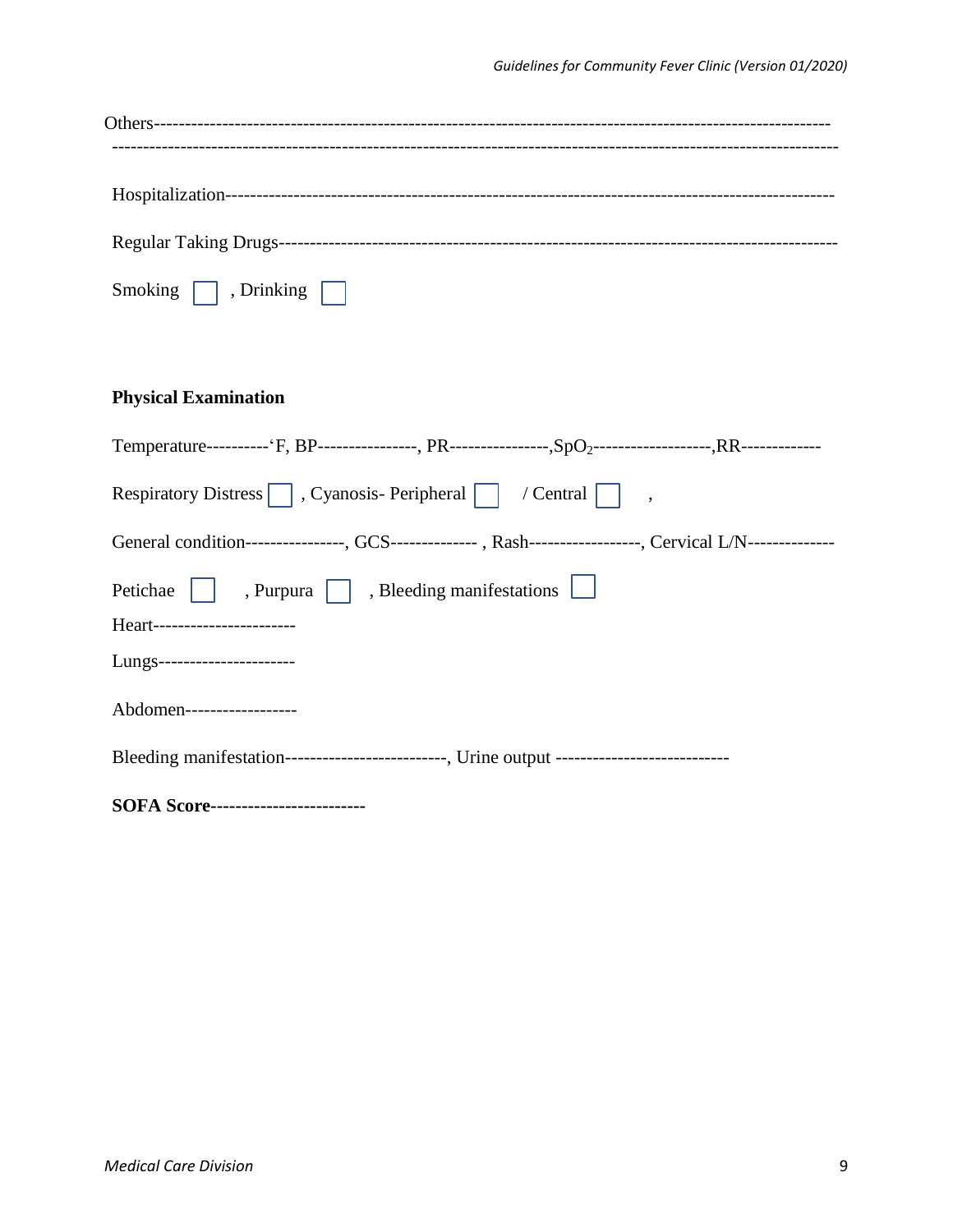| System or organ and              | <b>SOFA</b> score      |                       |                                                   |                                                                          |                                                         |  |
|----------------------------------|------------------------|-----------------------|---------------------------------------------------|--------------------------------------------------------------------------|---------------------------------------------------------|--|
| measure                          | $\mathbf{0}$           | $\mathbf{1}$          | $\overline{2}$                                    | 3                                                                        | 4                                                       |  |
| Respiratory:                     |                        |                       |                                                   |                                                                          |                                                         |  |
| $P_aO_2/FiO_2$ , mmHg            | $\geq 400$             | 300-399               | 200-299                                           | 100-199 with<br>respiratory support                                      | <100 with<br>respiratory<br>support                     |  |
| Coagulation:                     |                        |                       |                                                   |                                                                          |                                                         |  |
| Platelets, $\times 10^3/\mu L$   | $\geq$ 150             | 100-149               | 50-99                                             | 20-49                                                                    | $\langle 20$                                            |  |
| Liver:                           |                        |                       |                                                   |                                                                          |                                                         |  |
| Bilirubin, µmol/L (mg/dL)        | (20(1.2))              | $20-32(1.2-1.9)$      | 33-101 (2.0-5.9)                                  | 102-204 (6.0-11.9)                                                       | 204(12.0)                                               |  |
| Circulatory:                     |                        |                       |                                                   |                                                                          |                                                         |  |
| Mean arterial pressure,<br>mm Hg | $\geq 70$              | $\langle 70$          | Low dose<br>dopamine<br>or any dose<br>dobutamine | Low-medium dose<br>noradrenalin or<br>adrenalin; medium<br>dose dopamine | High dose<br>noradrenalin,<br>adrenalin, or<br>dopamine |  |
| Central nervous system:          |                        |                       |                                                   |                                                                          |                                                         |  |
| Glasgow Coma Scale<br>score      | 15                     | 13-14                 | $10 - 12$                                         | $6 - 9$                                                                  | $\langle 6$                                             |  |
| Renal:                           |                        |                       |                                                   |                                                                          |                                                         |  |
| Creatinine, µmol/L<br>(mg/dL)    | $\langle 110$<br>(1.2) | 110-170 (1.2-<br>1.9) | 171-299 (2.0-<br>3.4)                             | 300-440 (3.5-4.9)                                                        | 3440(5.0)                                               |  |
| Urine output, mL/day             |                        |                       |                                                   | <500                                                                     | $\langle 200$                                           |  |

### **SOFA Score (Sequential (Sepsis related) Organ Failure Assessment Score)**

\*Our recommendation applies to patients with an infection and a SOFA score of  $\geq$ 2.

 $P_aO_2$  = partial pressure of oxygen (arterial).  $F_1O_2$  = fraction of inspired oxygen.

**Sepsis is defined by an increase in the Sequential [Sepsis-related] Organ Failure Assessment (SOFA) score of ≥2 points.** Assume the baseline score is zero if data are not available

| Diagnosis: Suspect case $\Box$ , Confirmed case $\Box$ |                                                    |
|--------------------------------------------------------|----------------------------------------------------|
|                                                        | No Pneumonia Mild Pneumonia     , Severe Pneumonia |
|                                                        |                                                    |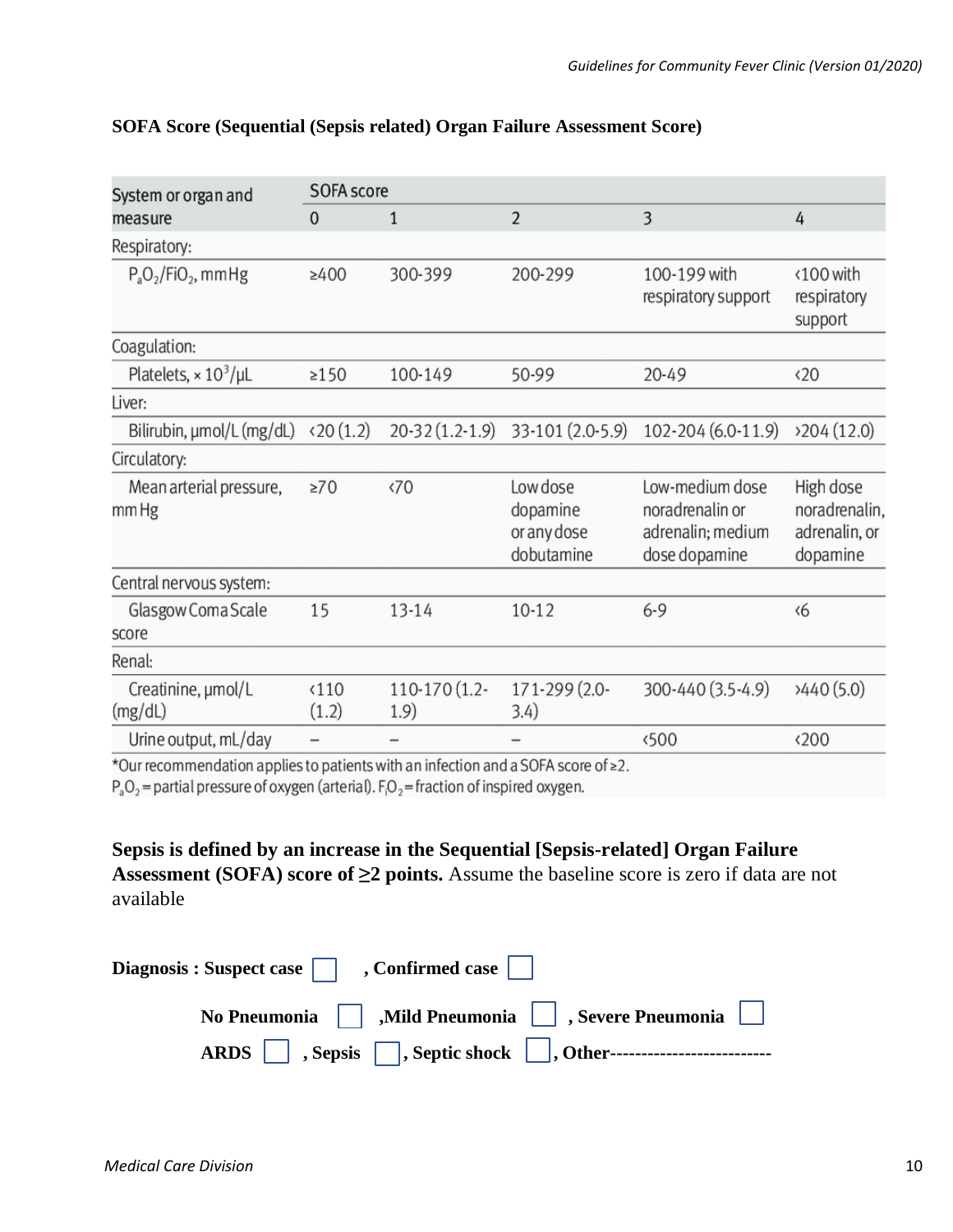### **Patient's Progress**

| <b>Date</b> | Day of<br>Hospitalization | Remark (daily outcome: alive/dead/ ICU refer/ discharge) |
|-------------|---------------------------|----------------------------------------------------------|
|             |                           |                                                          |
|             |                           |                                                          |
|             |                           |                                                          |
|             |                           |                                                          |
|             |                           |                                                          |
|             |                           |                                                          |
|             |                           |                                                          |
|             |                           |                                                          |
|             |                           |                                                          |
|             |                           |                                                          |
|             |                           |                                                          |
|             |                           |                                                          |
|             |                           |                                                          |
|             |                           |                                                          |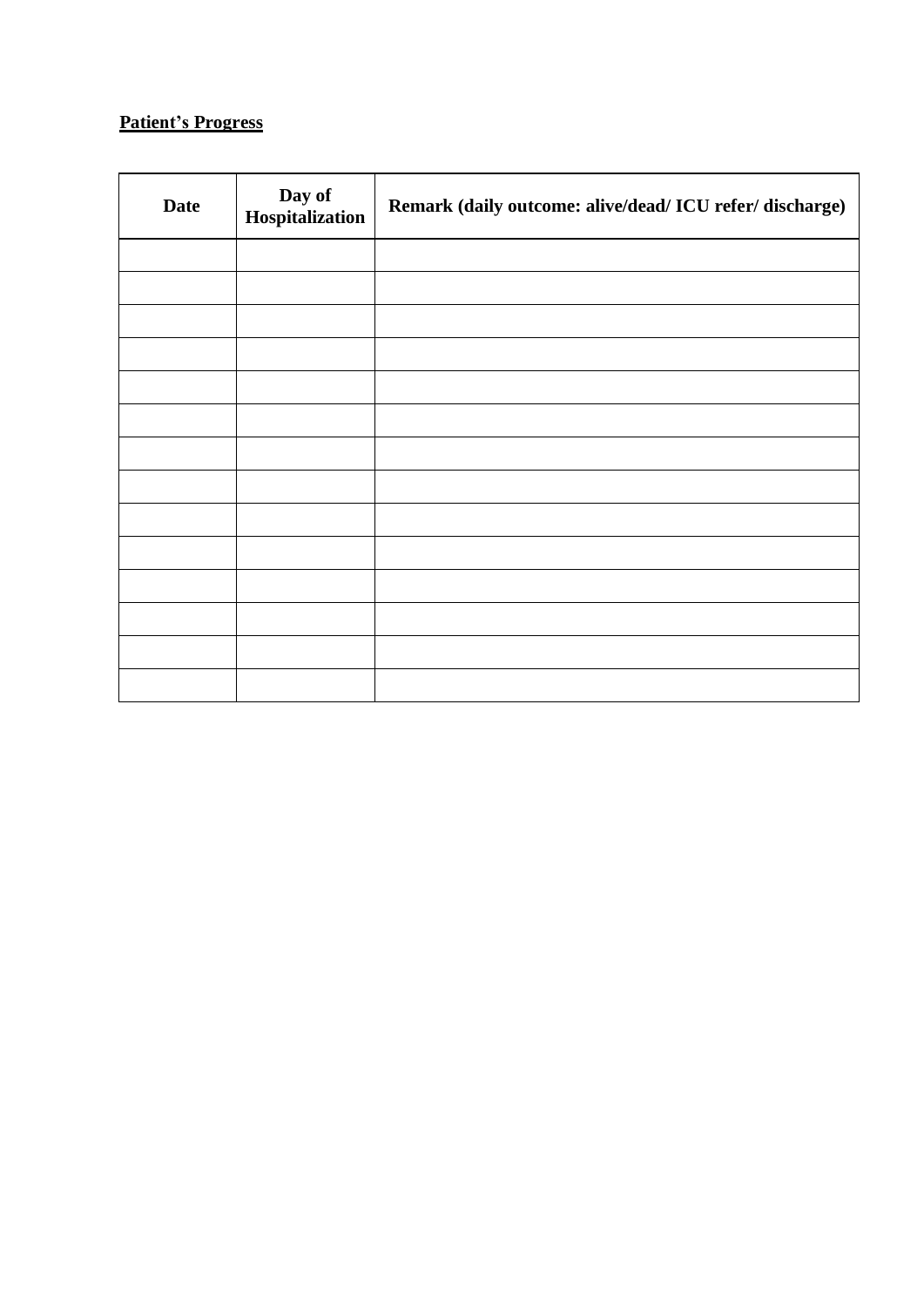#### **Annex 2**

## COVID–19 Acute Respiratory Disease နှင့် ပတ်သက်၍ Personal Protective Equipment ဝတ်ဆင်ရန် လုပ်ငန်းလမ်းညွှန်

| အကြောင်းအရာ                                        | <b>Medical Mask</b>                        | <b>N95</b> | Gown      | Gloves      | Eyes protection<br>(Goggles or face | Boots/<br>closed |
|----------------------------------------------------|--------------------------------------------|------------|-----------|-------------|-------------------------------------|------------------|
|                                                    |                                            | mask       |           |             | shield)                             | shoes            |
| ပြင်ပလူနာ ဌာန၌ Screening ပြုလုပ်ခြင်း              | $(+)$                                      | $(-)$      | $(-)$     | $(-)$       | $(-)$                               | $(-)$            |
|                                                    | အသက်ရှူလမ်းကြောင်း ဆိုင်ရာ                 |            |           |             |                                     |                  |
|                                                    | လက္ခဏာများ (Respiratory                    |            |           |             |                                     |                  |
|                                                    | symptoms) ရှိသူတိုင်း အတွက်<br>အသုံးပြုရန် |            |           |             |                                     |                  |
| လူနာများအား သံသယရှိပါက သီးခြား စမ်းသပ်ခန်း         | $(+)$                                      | $(-)$      | $(+)$     | $(+)$       | $(-)$                               | $(-)$            |
| (Fever room/ Temporary isolation room) ၌           |                                            |            |           |             |                                     |                  |
| စမ်းသပ်ခြင်း                                       |                                            |            |           |             |                                     |                  |
| သံသယလူနာများ (Person under investigation/          | $(+)$                                      | $(-)$      | $(+)$     | $(+)$       | $(+)$                               | $(-)$            |
| suspected) လူနာခန်း၌ စမ်းသပ်ခြင်း/ ကုသခြင်း        |                                            |            |           |             |                                     |                  |
| -<br>ဓာတ်ခွဲစစ်ဆေးမှုပြုလုပ်သူများ/ Sample ယူခြင်း | $(-)$                                      | $(+)$      | $(+)$     | $(+)$       | $(+)$                               | $(-)$            |
| Aerosol-generating procedures များ (e.g;           | $(-)$                                      | $(+)$      | $(+)$     | $(+)$       | $(+)$                               | $(-)$            |
| tracheal incubation, non-invasive ventilation,     |                                            |            | Apron ပါ  |             |                                     |                  |
| tracheostomy, cardio pulmonary resuscitation,      |                                            |            | ဝတ်ဆင်ရန် |             |                                     |                  |
| manual ventilation, bronchoscopy) ပြုလုပ်ခြင်း     |                                            |            |           |             |                                     |                  |
| လူနာများအား လူနာတင်ယာဉ်ဖြင့် သယ်ပို့ ရာတွင်        | $(+)$                                      | $(-)$      | $(+)$     | $(+)$       | $(+)$                               | $(-)$            |
| အသက်ကယ်ကုသမှု ပြုလုပ်မည့် အထောက်အကူပြု             |                                            |            |           |             |                                     |                  |
| ဝန်ထမ်းများ/ လူနာအား ထိတွေ့ကိုင်တွယ်မည့်သူများ     |                                            |            |           |             |                                     |                  |
| လူနာခန်းအား သန့်ရှင်းရေးပြုလုပ်သူများ              | $(+)$                                      | $(-)$      | $(+)$     | $(+)$       | $(+)$                               | $(+)$            |
|                                                    |                                            |            |           | (Heavy duty |                                     |                  |
|                                                    |                                            |            |           | gloves)     |                                     |                  |
| လူနာခန်းသို့ ဝင်ရောက်မည့် ဧည့်သည်များ              | $(+)$                                      | $(-)$      | $(+)$     | $(+)$       | $(-)$                               | $(-)$            |

Reference : Rational Use of Personal Protective Equipment for Coronavirus Disease 2019 (WHO)